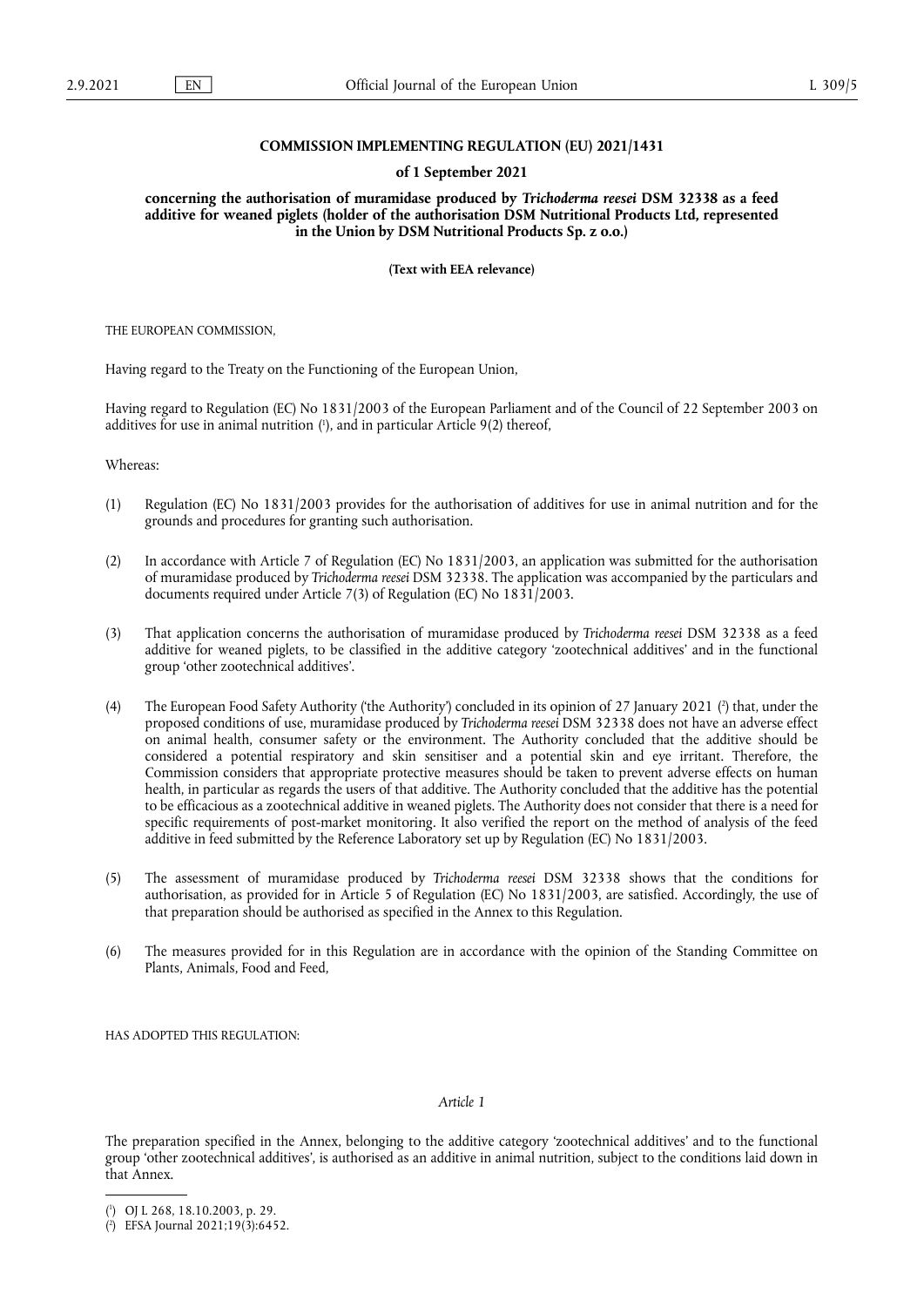## *Article 2*

This Regulation shall enter into force on the twentieth day following that of its publication in the *Official Journal of the European Union.*

This Regulation shall be binding in its entirety and directly applicable in all Member States.

Done at Brussels, 1 September 2021.

*For the Commission The President* Ursula VON DER LEYEN